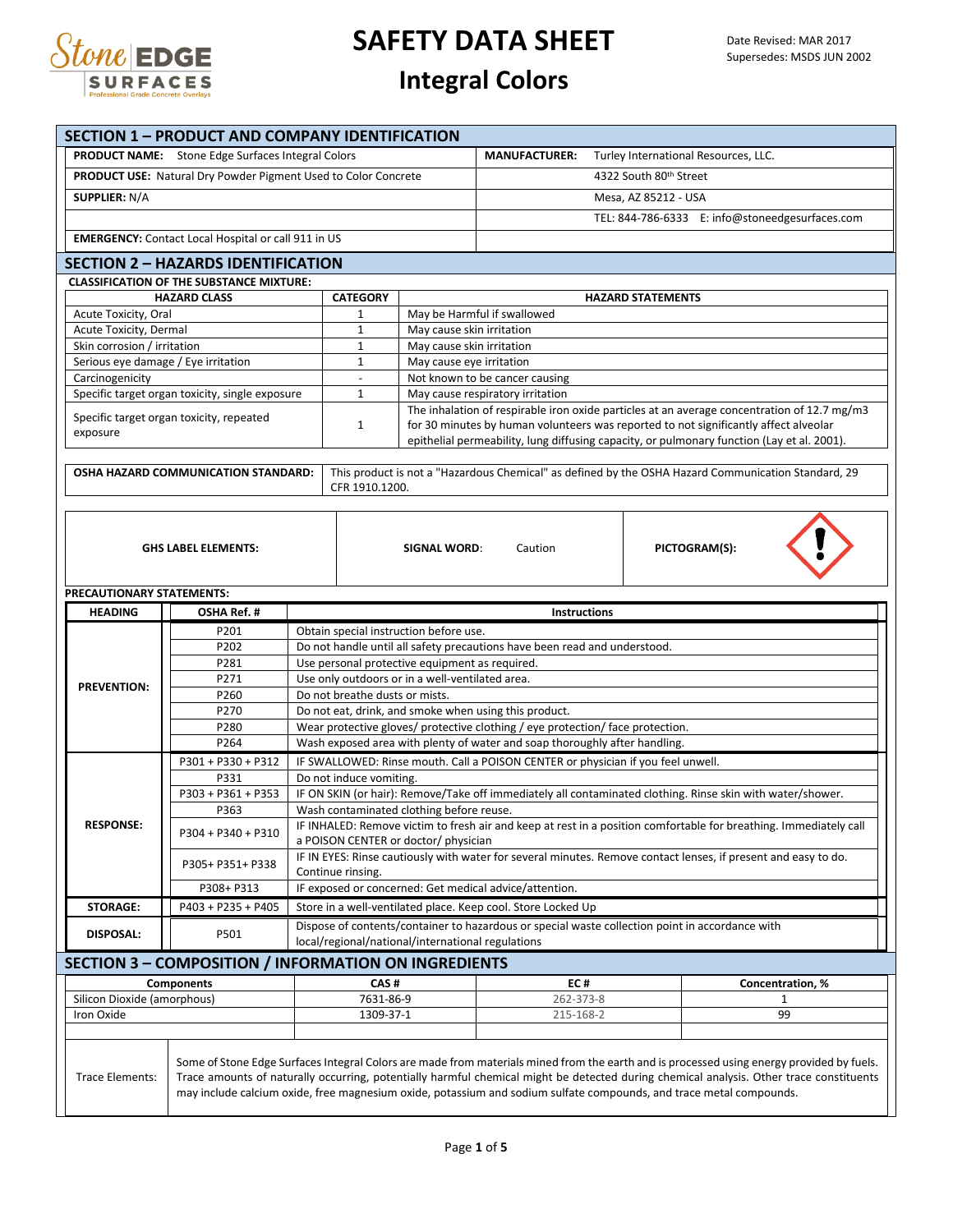

## **Integral Colors**

| <b>SECTION 4 – FIRST AID MEASURES</b>                                                                                                                                                                                                                                                                                                                                   |                                                                                                                                                                                                                                                                                                                                                                                                                                                                                                                                                                                                                                                                                                                                                                                                                                                  |
|-------------------------------------------------------------------------------------------------------------------------------------------------------------------------------------------------------------------------------------------------------------------------------------------------------------------------------------------------------------------------|--------------------------------------------------------------------------------------------------------------------------------------------------------------------------------------------------------------------------------------------------------------------------------------------------------------------------------------------------------------------------------------------------------------------------------------------------------------------------------------------------------------------------------------------------------------------------------------------------------------------------------------------------------------------------------------------------------------------------------------------------------------------------------------------------------------------------------------------------|
| <b>EMERGENCY INFORMATION: Stone Edge Surfaces Integral</b><br>Colors are natural pigments that come in 36 different colors.<br>Contact with eyes, skin or if ingested or inhaled may cause<br>irritation. Inhalation may cause or may aggravate certain lung<br>diseases or conditions. Use exposure controls or personal<br>protection methods described in Section 8. | <b>EYES:</b> Immediately flush eye thoroughly with water. Continue flushing eye for at least 15<br>minutes, including under lids, to remove all particles. Call physician immediately.<br>SKIN: Wash skin with cool water and pH-neutral soap or a mild detergent. Seek medical<br>treatment if irritation or inflammation develops or persists. Seek immediate medical<br>treatment in the event of burns.<br><b>INHALATION:</b> Remove person to fresh air. If breathing is difficult, administer oxygen. If not<br>breathing, give artificial respiration. Seek medical help if coughing and other symptoms do<br>not subside. Inhalation of large amounts of Integral require immediate medical attention.<br><b>INGESTION:</b> Do not induce vomiting. If conscious, have victim drink plenty of water and call<br>a physician immediately. |
| <b>SECTION 5 – FIREFIGHTING MEASURES</b>                                                                                                                                                                                                                                                                                                                                |                                                                                                                                                                                                                                                                                                                                                                                                                                                                                                                                                                                                                                                                                                                                                                                                                                                  |

| SUITABLE EXTINGUISHING MEDIA:                                             | Use an extinguishing agent suitable for the surrounding fire.                                                                                                        |  |  |  |
|---------------------------------------------------------------------------|----------------------------------------------------------------------------------------------------------------------------------------------------------------------|--|--|--|
| UNSUITABLE EXTINGUISHING MEDIA:                                           | Do not use water jet and halogenated compounds                                                                                                                       |  |  |  |
| SPECIFIC HAZARDS ARISING FROM THE<br><b>CHEMICAL:</b>                     | This product is non-flammable and non-combustible. Containers at risk from fire should be cooled with water<br>spray and, if possible, removed from the danger area. |  |  |  |
| <b>HAZARDUS COMBUSTION PRODUCTS:</b>                                      | None.                                                                                                                                                                |  |  |  |
| SPECIAL PROTECTIVE EQUIPMENT AND<br><b>PRECAUTIONS FOR FIRE-FIGHTERS:</b> | Firefighters should wear full protective gear.                                                                                                                       |  |  |  |

### **SECTION 6 – ACCIDENTAL RELEASE MEASURES**

| <b>EMERGENCY PROCEDURES:</b>          | Keep unnecessary and unprotected personnel from entering spill area. Do not touch or walk through spilled material.                                                                                                                                                                                                                                                                                                                                                                                                                |
|---------------------------------------|------------------------------------------------------------------------------------------------------------------------------------------------------------------------------------------------------------------------------------------------------------------------------------------------------------------------------------------------------------------------------------------------------------------------------------------------------------------------------------------------------------------------------------|
| <b>PROTECTIVE EQUIPMENT:</b>          | Use exposure control and personal protection methods as described in Section 8. Ensure adequate<br>ventilation/exhaust extraction. Avoid inhalation of dust or mists and contact with skin and eyes during clean up.                                                                                                                                                                                                                                                                                                               |
| <b>PROPER METHODS OF CONTAINMENT:</b> | Collect dry material using a scoop. Avoid actions that cause dust to become airborne. Do not dry sweep. Avoid<br>inhalation of dust and contact with skin. Vacuum dust with equipment fitted with HEPA filter and place in a<br>designated labeled waste container. If material is wet, use appropriate liquid absorbing materials to collect wet<br>material and place in an appropriate container. Allow the material to dry before disposal. For major spills of dry<br>material: approach from upwind. Prevent wind dispersal. |
| <b>CLEANUP:</b>                       | Seal the container(s), remove from spill area and properly dispose of the waste material in accordance with existing<br>federal, state and local regulations.                                                                                                                                                                                                                                                                                                                                                                      |
| <b>ENVIRONMENTAL PRECAUTIONS:</b>     | Prevent from entering into soil, ditches, sewers, waterways and/or groundwater, basements or confined areas.<br>Inform the relevant authorities if the product has accessed waterways or other natural areas. See Section 12 for<br>more details.                                                                                                                                                                                                                                                                                  |

#### **SECTION 7 – HANDLING AND STORAGE**

| <b>PRECAUTIONS FOR</b><br><b>SAFE HANDLING:</b> | Do not breathe dust. Use adequate ventilation and/or dust collection methods. Use all available work practices to control dust exposures,<br>such as water sprays. Do not permit dust to collect on walls, floors, sills, ledges, machinery, or equipment. Avoid breakage of bagged<br>material or spills of bulk material. Wear appropriate respiratory, eye and skin protection. Avoid contact with skin and eyes. Wash hands<br>thoroughly after handling. Eating, drinking and smoking should be prohibited in areas where this material is handled, stored and<br>processed. Hands and/or face should be washed before eating, drinking and smoking and at the end of the shift. Wash or vacuum<br>clothing when becomes dusty. Persons with a history of skin sensitization problems should not be employed in any process in which this<br>product is used. Avoid exposure by obtaining and following special instructions before use. Do not handle until all safety precautions<br>have been read and understood. |
|-------------------------------------------------|----------------------------------------------------------------------------------------------------------------------------------------------------------------------------------------------------------------------------------------------------------------------------------------------------------------------------------------------------------------------------------------------------------------------------------------------------------------------------------------------------------------------------------------------------------------------------------------------------------------------------------------------------------------------------------------------------------------------------------------------------------------------------------------------------------------------------------------------------------------------------------------------------------------------------------------------------------------------------------------------------------------------------|
| <b>PRECAUTIONS FOR</b><br><b>STORAGE:</b>       | Store in original or approved alternative container protected from direct sunlight in a dry, cool and well-ventilated area away from<br>incompatible materials (see below for details) and food and drink. Keep container tightly closed and sealed until ready for use. Containers<br>that have been opened must be carefully resealed.                                                                                                                                                                                                                                                                                                                                                                                                                                                                                                                                                                                                                                                                                   |
| INCOMPATIBILITIES:                              | Silica reacts violently with powerful oxidizing agents such as hydrofluoric acid, fluorine, boron trifluoride, chlorine trifluoride, manganese<br>trifluoride, oxygen difluoride, hydrogen peroxide, acetylene, ammonia yielding possible fire and/or explosions. Silicates dissolve readily<br>in hydrofluoric acid producing a corrosive gas silicon tetrafluoride.                                                                                                                                                                                                                                                                                                                                                                                                                                                                                                                                                                                                                                                      |

### **SECTION 8 – PRECAUTIONS TO CONTROL EXPOSURE / PERSONAL PROTECTION**

**OSHA's PERMISSABLE EXPOSURE LIMITS (PEL)**

| <b>OSHA PEL</b><br>$mg/m^{3(e)}$ | 8-hour TWA,<br>mg/m <sup>3</sup> | Up to 10-hour TWA,<br>mg/m <sup>3</sup> | TLV 8hrs TWA,<br>mg/m <sup>3</sup> |
|----------------------------------|----------------------------------|-----------------------------------------|------------------------------------|
| 20                               | 20                               |                                         | No Data                            |
| 10                               |                                  |                                         |                                    |
|                                  |                                  |                                         |                                    |
|                                  |                                  |                                         |                                    |

| <b>ENGINEERING CONTROLS:</b> | Avoid actions that cause dust to become airborne. Use local exhaust or general dilution ventilation to control exposure within |
|------------------------------|--------------------------------------------------------------------------------------------------------------------------------|
|                              | applicable limits.                                                                                                             |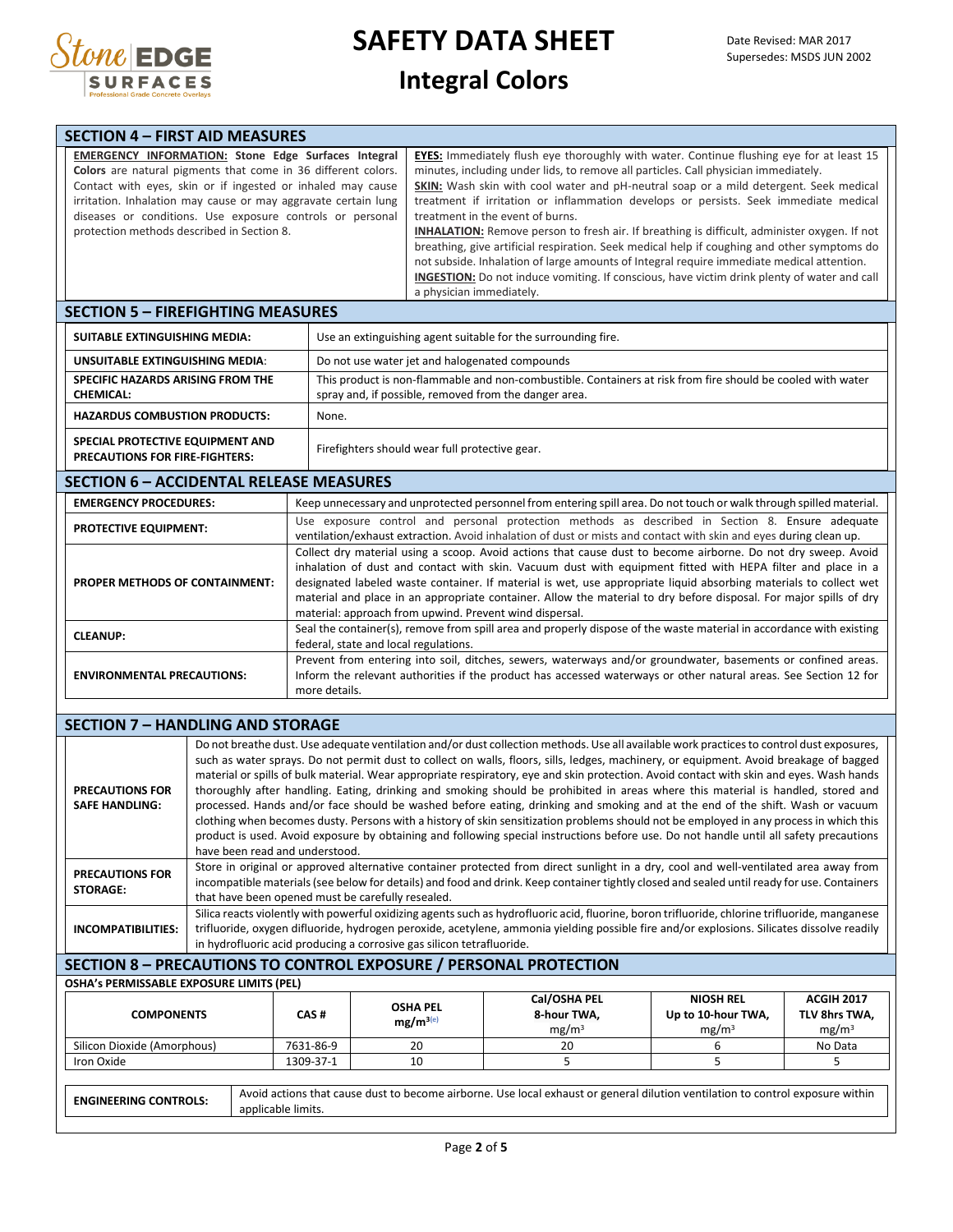

## **Integral Colors**

| dust into air. If local or general ventilation is not adequate to control dust levels below applicable exposure limits or when dust<br><b>RESPIRATORY PROTECTION:</b><br>causes irritation or discomfort, use MSHA/NIOSH approved respirators.<br>Wear safety glasses with side shields or goggles to avoid contact with eyes<br><b>EYE PROTECTION:</b><br>Wear impervious abrasion and alkali-resistant gloves, boots, long sleeve shirt, long pants or other protective clothing to prevent<br>skin contact. Promptly remove clothing dusty with product or clothing dampened with product, and launder before re-use. If<br><b>SKIN PROTECTION:</b><br>contact occurs, wash areas contacted by material with pH neutral soap and water.<br><b>SECTION 9 - PHYSICAL AND CHEMICAL PROPERTIES</b><br><b>VISCOSITY</b><br>Not Applicable<br><b>APPERANCE:</b><br>Dry Powder<br><b>ODOR &amp; ODOR THRESHOLD:</b><br><b>FLASH POINT:</b><br>Not Applicable, Not Flammable, Not Combustible<br>Odorless<br>$>1000^{\circ}$ C<br>$>1000^{\circ}$ C<br><b>BOILING POINT:</b><br><b>MELTING POINT:</b><br><b>EVAPORATION RATE:</b><br><b>FLAMMABILITY (SOLID/GAS)</b><br>Not Applicable<br>Not Applicable<br><b>VAPOR PRESSURE:</b><br>Not applicable<br>pH (IN WATER): (ASTM D 1293-95)<br>4-8 @ 50 g/l H20 in aqueous suspension; DIN 787/9<br><b>VAPOR DENSITY:</b><br>Heavier than Air<br><b>SOLUBILITY IN WATER:</b><br>Slightly<br><b>RELATIVE DENSITY</b><br>Not Applicable<br><b>UPPER/LOWER FLAMMABILITY</b><br>Not Flammable, Not Explosive<br>PARTITION COEFFICIENT: n-octano/wtr.<br>Not Applicable<br><b>AUTO IGNITION TEMPERATURE</b><br>Not Flammable<br><b>SECTION 10 - STABILITY AND REACTIVITY</b><br><b>CHEMICAL STABILITY:</b><br>Product is stable<br>Will not occur.<br>Hazardous Polymerization:<br><b>Corrosion to Metals:</b><br><b>CHEMICAL REACTIVITY:</b><br>None Known<br>Not classified as oxidizing.<br><b>Oxidizing Properties:</b><br><b>CONDITIONS TO</b><br>Unintentional contact with inorganic acids<br><b>AVOID:</b><br>- Silica reacts violently with powerful oxidizing agents such as hydrofluoric acid, fluorine, boron trifluoride, chlorine trifluoride,<br>manganese trifluoride, oxygen difluoride, hydrogen peroxide, acetylene, ammonia yielding possible fire and/or explosions.<br><b>INCOMPATIBILITY:</b><br>Silicates dissolve readily in hydrofluoric acid producing a corrosive gas silicon tetrafluoride.<br><b>HAZARDOUS</b><br>None<br><b>DECOMPOSITION:</b><br><b>SECTION 11 - TOXOCOLOGY INFORMATION</b><br>Skin and Eye Contact, Inhalation and Ingestion.<br>LIKELY ROUTES OF EXPOSURE:<br><b>SYMPTOMS OF EXPOSURE:</b><br>May be harmful if swallowed. In animal toxicity testing, this product required greater than 5000mg/kg<br>administered orally, to produce toxic effects in laboratory studies. Excessive amounts may cause nausea,<br><b>INGESTION:</b><br>weakness, muscle twitches, gastrointestinal irritation, and diarrhea. Severe overexposure may cause<br>convulsions, unconsciousness, and death.<br>May cause respiratory tract irritation and coughing. Some ingredients may contain trace amounts of crystalline<br>silica. Exposure to these ingredients in excess of the applicable TLV or PEL (see Section 2) may cause or<br><b>INHALATION:</b><br>aggravate other lung conditions. Prolonged inhalation of amorphous silica may produce x-ray changes in the<br>lungs without disability<br>Exposure during the handling or mixing of the dry ingredients may cause drying of the skin with consequent<br><b>SKIN CORROSION</b><br>mild irritation or more significant effects attributable to aggravation of other conditions.<br><b>SKIN IRRITATION</b><br><b>ACUTE</b><br><b>SERIOUS EYE DAMAGE &amp;</b><br><b>TOXICITY</b><br>Wet or Dry product may cause irritation, tearing, redness.<br><b>IRRITATION</b><br><b>SPECIFIC TARGET ORGAN</b><br><b>GENERAL TOXICITY:</b><br>This product contains components that may cause respiratory tract irritation after single exposure.<br><b>SINGLE EXPOSURE:</b><br>This product contains components that may cause respiratory tract irritation (asthma, bronchitis, emphysema,<br><b>SPECIFIC TARGET ORGAN</b><br>and chronic obstructive pulmonary disease), lung disease or lung cancer, kidney disease, tuberculosis, silicosis,<br><b>GENERAL TOXICITY:</b><br>autoimmune and kidney diseases after prolonged and repeat exposure to airborne free respirable crystalline<br><b>REPEAT EXPOSURE</b><br>silica if product is handled without adequate protection.<br><b>ASPIRATION HAZARD:</b><br>Not an aspiration hazard. | PERSONAL PROTECTIVE EQUIPMENT (PPE). |  |  |                                                                                                                                  |  |  |  |  |  |  |  |
|--------------------------------------------------------------------------------------------------------------------------------------------------------------------------------------------------------------------------------------------------------------------------------------------------------------------------------------------------------------------------------------------------------------------------------------------------------------------------------------------------------------------------------------------------------------------------------------------------------------------------------------------------------------------------------------------------------------------------------------------------------------------------------------------------------------------------------------------------------------------------------------------------------------------------------------------------------------------------------------------------------------------------------------------------------------------------------------------------------------------------------------------------------------------------------------------------------------------------------------------------------------------------------------------------------------------------------------------------------------------------------------------------------------------------------------------------------------------------------------------------------------------------------------------------------------------------------------------------------------------------------------------------------------------------------------------------------------------------------------------------------------------------------------------------------------------------------------------------------------------------------------------------------------------------------------------------------------------------------------------------------------------------------------------------------------------------------------------------------------------------------------------------------------------------------------------------------------------------------------------------------------------------------------------------------------------------------------------------------------------------------------------------------------------------------------------------------------------------------------------------------------------------------------------------------------------------------------------------------------------------------------------------------------------------------------------------------------------------------------------------------------------------------------------------------------------------------------------------------------------------------------------------------------------------------------------------------------------------------------------------------------------------------------------------------------------------------------------------------------------------------------------------------------------------------------------------------------------------------------------------------------------------------------------------------------------------------------------------------------------------------------------------------------------------------------------------------------------------------------------------------------------------------------------------------------------------------------------------------------------------------------------------------------------------------------------------------------------------------------------------------------------------------------------------------------------------------------------------------------------------------------------------------------------------------------------------------------------------------------------------------------------------------------------------------------------------------------------------------------------------------------------------------------------------------------------------------------------------------------------------------------------------------------------------------------------------------------------------------------------------------------------------------------------------------------------------------------------------------------------------------------------------------------------------------------------------------------------------------------------------------------------------------------------|--------------------------------------|--|--|----------------------------------------------------------------------------------------------------------------------------------|--|--|--|--|--|--|--|
|                                                                                                                                                                                                                                                                                                                                                                                                                                                                                                                                                                                                                                                                                                                                                                                                                                                                                                                                                                                                                                                                                                                                                                                                                                                                                                                                                                                                                                                                                                                                                                                                                                                                                                                                                                                                                                                                                                                                                                                                                                                                                                                                                                                                                                                                                                                                                                                                                                                                                                                                                                                                                                                                                                                                                                                                                                                                                                                                                                                                                                                                                                                                                                                                                                                                                                                                                                                                                                                                                                                                                                                                                                                                                                                                                                                                                                                                                                                                                                                                                                                                                                                                                                                                                                                                                                                                                                                                                                                                                                                                                                                                                                                                    |                                      |  |  | Use local exhaust or general dilution ventilation to control dust levels below applicable exposure limits. Minimize dispersal of |  |  |  |  |  |  |  |
|                                                                                                                                                                                                                                                                                                                                                                                                                                                                                                                                                                                                                                                                                                                                                                                                                                                                                                                                                                                                                                                                                                                                                                                                                                                                                                                                                                                                                                                                                                                                                                                                                                                                                                                                                                                                                                                                                                                                                                                                                                                                                                                                                                                                                                                                                                                                                                                                                                                                                                                                                                                                                                                                                                                                                                                                                                                                                                                                                                                                                                                                                                                                                                                                                                                                                                                                                                                                                                                                                                                                                                                                                                                                                                                                                                                                                                                                                                                                                                                                                                                                                                                                                                                                                                                                                                                                                                                                                                                                                                                                                                                                                                                                    |                                      |  |  |                                                                                                                                  |  |  |  |  |  |  |  |
|                                                                                                                                                                                                                                                                                                                                                                                                                                                                                                                                                                                                                                                                                                                                                                                                                                                                                                                                                                                                                                                                                                                                                                                                                                                                                                                                                                                                                                                                                                                                                                                                                                                                                                                                                                                                                                                                                                                                                                                                                                                                                                                                                                                                                                                                                                                                                                                                                                                                                                                                                                                                                                                                                                                                                                                                                                                                                                                                                                                                                                                                                                                                                                                                                                                                                                                                                                                                                                                                                                                                                                                                                                                                                                                                                                                                                                                                                                                                                                                                                                                                                                                                                                                                                                                                                                                                                                                                                                                                                                                                                                                                                                                                    |                                      |  |  |                                                                                                                                  |  |  |  |  |  |  |  |
|                                                                                                                                                                                                                                                                                                                                                                                                                                                                                                                                                                                                                                                                                                                                                                                                                                                                                                                                                                                                                                                                                                                                                                                                                                                                                                                                                                                                                                                                                                                                                                                                                                                                                                                                                                                                                                                                                                                                                                                                                                                                                                                                                                                                                                                                                                                                                                                                                                                                                                                                                                                                                                                                                                                                                                                                                                                                                                                                                                                                                                                                                                                                                                                                                                                                                                                                                                                                                                                                                                                                                                                                                                                                                                                                                                                                                                                                                                                                                                                                                                                                                                                                                                                                                                                                                                                                                                                                                                                                                                                                                                                                                                                                    |                                      |  |  |                                                                                                                                  |  |  |  |  |  |  |  |
|                                                                                                                                                                                                                                                                                                                                                                                                                                                                                                                                                                                                                                                                                                                                                                                                                                                                                                                                                                                                                                                                                                                                                                                                                                                                                                                                                                                                                                                                                                                                                                                                                                                                                                                                                                                                                                                                                                                                                                                                                                                                                                                                                                                                                                                                                                                                                                                                                                                                                                                                                                                                                                                                                                                                                                                                                                                                                                                                                                                                                                                                                                                                                                                                                                                                                                                                                                                                                                                                                                                                                                                                                                                                                                                                                                                                                                                                                                                                                                                                                                                                                                                                                                                                                                                                                                                                                                                                                                                                                                                                                                                                                                                                    |                                      |  |  |                                                                                                                                  |  |  |  |  |  |  |  |
|                                                                                                                                                                                                                                                                                                                                                                                                                                                                                                                                                                                                                                                                                                                                                                                                                                                                                                                                                                                                                                                                                                                                                                                                                                                                                                                                                                                                                                                                                                                                                                                                                                                                                                                                                                                                                                                                                                                                                                                                                                                                                                                                                                                                                                                                                                                                                                                                                                                                                                                                                                                                                                                                                                                                                                                                                                                                                                                                                                                                                                                                                                                                                                                                                                                                                                                                                                                                                                                                                                                                                                                                                                                                                                                                                                                                                                                                                                                                                                                                                                                                                                                                                                                                                                                                                                                                                                                                                                                                                                                                                                                                                                                                    |                                      |  |  |                                                                                                                                  |  |  |  |  |  |  |  |
|                                                                                                                                                                                                                                                                                                                                                                                                                                                                                                                                                                                                                                                                                                                                                                                                                                                                                                                                                                                                                                                                                                                                                                                                                                                                                                                                                                                                                                                                                                                                                                                                                                                                                                                                                                                                                                                                                                                                                                                                                                                                                                                                                                                                                                                                                                                                                                                                                                                                                                                                                                                                                                                                                                                                                                                                                                                                                                                                                                                                                                                                                                                                                                                                                                                                                                                                                                                                                                                                                                                                                                                                                                                                                                                                                                                                                                                                                                                                                                                                                                                                                                                                                                                                                                                                                                                                                                                                                                                                                                                                                                                                                                                                    |                                      |  |  |                                                                                                                                  |  |  |  |  |  |  |  |
|                                                                                                                                                                                                                                                                                                                                                                                                                                                                                                                                                                                                                                                                                                                                                                                                                                                                                                                                                                                                                                                                                                                                                                                                                                                                                                                                                                                                                                                                                                                                                                                                                                                                                                                                                                                                                                                                                                                                                                                                                                                                                                                                                                                                                                                                                                                                                                                                                                                                                                                                                                                                                                                                                                                                                                                                                                                                                                                                                                                                                                                                                                                                                                                                                                                                                                                                                                                                                                                                                                                                                                                                                                                                                                                                                                                                                                                                                                                                                                                                                                                                                                                                                                                                                                                                                                                                                                                                                                                                                                                                                                                                                                                                    |                                      |  |  |                                                                                                                                  |  |  |  |  |  |  |  |
|                                                                                                                                                                                                                                                                                                                                                                                                                                                                                                                                                                                                                                                                                                                                                                                                                                                                                                                                                                                                                                                                                                                                                                                                                                                                                                                                                                                                                                                                                                                                                                                                                                                                                                                                                                                                                                                                                                                                                                                                                                                                                                                                                                                                                                                                                                                                                                                                                                                                                                                                                                                                                                                                                                                                                                                                                                                                                                                                                                                                                                                                                                                                                                                                                                                                                                                                                                                                                                                                                                                                                                                                                                                                                                                                                                                                                                                                                                                                                                                                                                                                                                                                                                                                                                                                                                                                                                                                                                                                                                                                                                                                                                                                    |                                      |  |  |                                                                                                                                  |  |  |  |  |  |  |  |
|                                                                                                                                                                                                                                                                                                                                                                                                                                                                                                                                                                                                                                                                                                                                                                                                                                                                                                                                                                                                                                                                                                                                                                                                                                                                                                                                                                                                                                                                                                                                                                                                                                                                                                                                                                                                                                                                                                                                                                                                                                                                                                                                                                                                                                                                                                                                                                                                                                                                                                                                                                                                                                                                                                                                                                                                                                                                                                                                                                                                                                                                                                                                                                                                                                                                                                                                                                                                                                                                                                                                                                                                                                                                                                                                                                                                                                                                                                                                                                                                                                                                                                                                                                                                                                                                                                                                                                                                                                                                                                                                                                                                                                                                    |                                      |  |  |                                                                                                                                  |  |  |  |  |  |  |  |
|                                                                                                                                                                                                                                                                                                                                                                                                                                                                                                                                                                                                                                                                                                                                                                                                                                                                                                                                                                                                                                                                                                                                                                                                                                                                                                                                                                                                                                                                                                                                                                                                                                                                                                                                                                                                                                                                                                                                                                                                                                                                                                                                                                                                                                                                                                                                                                                                                                                                                                                                                                                                                                                                                                                                                                                                                                                                                                                                                                                                                                                                                                                                                                                                                                                                                                                                                                                                                                                                                                                                                                                                                                                                                                                                                                                                                                                                                                                                                                                                                                                                                                                                                                                                                                                                                                                                                                                                                                                                                                                                                                                                                                                                    |                                      |  |  |                                                                                                                                  |  |  |  |  |  |  |  |
|                                                                                                                                                                                                                                                                                                                                                                                                                                                                                                                                                                                                                                                                                                                                                                                                                                                                                                                                                                                                                                                                                                                                                                                                                                                                                                                                                                                                                                                                                                                                                                                                                                                                                                                                                                                                                                                                                                                                                                                                                                                                                                                                                                                                                                                                                                                                                                                                                                                                                                                                                                                                                                                                                                                                                                                                                                                                                                                                                                                                                                                                                                                                                                                                                                                                                                                                                                                                                                                                                                                                                                                                                                                                                                                                                                                                                                                                                                                                                                                                                                                                                                                                                                                                                                                                                                                                                                                                                                                                                                                                                                                                                                                                    |                                      |  |  |                                                                                                                                  |  |  |  |  |  |  |  |
|                                                                                                                                                                                                                                                                                                                                                                                                                                                                                                                                                                                                                                                                                                                                                                                                                                                                                                                                                                                                                                                                                                                                                                                                                                                                                                                                                                                                                                                                                                                                                                                                                                                                                                                                                                                                                                                                                                                                                                                                                                                                                                                                                                                                                                                                                                                                                                                                                                                                                                                                                                                                                                                                                                                                                                                                                                                                                                                                                                                                                                                                                                                                                                                                                                                                                                                                                                                                                                                                                                                                                                                                                                                                                                                                                                                                                                                                                                                                                                                                                                                                                                                                                                                                                                                                                                                                                                                                                                                                                                                                                                                                                                                                    |                                      |  |  |                                                                                                                                  |  |  |  |  |  |  |  |
|                                                                                                                                                                                                                                                                                                                                                                                                                                                                                                                                                                                                                                                                                                                                                                                                                                                                                                                                                                                                                                                                                                                                                                                                                                                                                                                                                                                                                                                                                                                                                                                                                                                                                                                                                                                                                                                                                                                                                                                                                                                                                                                                                                                                                                                                                                                                                                                                                                                                                                                                                                                                                                                                                                                                                                                                                                                                                                                                                                                                                                                                                                                                                                                                                                                                                                                                                                                                                                                                                                                                                                                                                                                                                                                                                                                                                                                                                                                                                                                                                                                                                                                                                                                                                                                                                                                                                                                                                                                                                                                                                                                                                                                                    |                                      |  |  |                                                                                                                                  |  |  |  |  |  |  |  |
|                                                                                                                                                                                                                                                                                                                                                                                                                                                                                                                                                                                                                                                                                                                                                                                                                                                                                                                                                                                                                                                                                                                                                                                                                                                                                                                                                                                                                                                                                                                                                                                                                                                                                                                                                                                                                                                                                                                                                                                                                                                                                                                                                                                                                                                                                                                                                                                                                                                                                                                                                                                                                                                                                                                                                                                                                                                                                                                                                                                                                                                                                                                                                                                                                                                                                                                                                                                                                                                                                                                                                                                                                                                                                                                                                                                                                                                                                                                                                                                                                                                                                                                                                                                                                                                                                                                                                                                                                                                                                                                                                                                                                                                                    |                                      |  |  |                                                                                                                                  |  |  |  |  |  |  |  |
|                                                                                                                                                                                                                                                                                                                                                                                                                                                                                                                                                                                                                                                                                                                                                                                                                                                                                                                                                                                                                                                                                                                                                                                                                                                                                                                                                                                                                                                                                                                                                                                                                                                                                                                                                                                                                                                                                                                                                                                                                                                                                                                                                                                                                                                                                                                                                                                                                                                                                                                                                                                                                                                                                                                                                                                                                                                                                                                                                                                                                                                                                                                                                                                                                                                                                                                                                                                                                                                                                                                                                                                                                                                                                                                                                                                                                                                                                                                                                                                                                                                                                                                                                                                                                                                                                                                                                                                                                                                                                                                                                                                                                                                                    |                                      |  |  |                                                                                                                                  |  |  |  |  |  |  |  |
|                                                                                                                                                                                                                                                                                                                                                                                                                                                                                                                                                                                                                                                                                                                                                                                                                                                                                                                                                                                                                                                                                                                                                                                                                                                                                                                                                                                                                                                                                                                                                                                                                                                                                                                                                                                                                                                                                                                                                                                                                                                                                                                                                                                                                                                                                                                                                                                                                                                                                                                                                                                                                                                                                                                                                                                                                                                                                                                                                                                                                                                                                                                                                                                                                                                                                                                                                                                                                                                                                                                                                                                                                                                                                                                                                                                                                                                                                                                                                                                                                                                                                                                                                                                                                                                                                                                                                                                                                                                                                                                                                                                                                                                                    |                                      |  |  |                                                                                                                                  |  |  |  |  |  |  |  |
|                                                                                                                                                                                                                                                                                                                                                                                                                                                                                                                                                                                                                                                                                                                                                                                                                                                                                                                                                                                                                                                                                                                                                                                                                                                                                                                                                                                                                                                                                                                                                                                                                                                                                                                                                                                                                                                                                                                                                                                                                                                                                                                                                                                                                                                                                                                                                                                                                                                                                                                                                                                                                                                                                                                                                                                                                                                                                                                                                                                                                                                                                                                                                                                                                                                                                                                                                                                                                                                                                                                                                                                                                                                                                                                                                                                                                                                                                                                                                                                                                                                                                                                                                                                                                                                                                                                                                                                                                                                                                                                                                                                                                                                                    |                                      |  |  |                                                                                                                                  |  |  |  |  |  |  |  |
|                                                                                                                                                                                                                                                                                                                                                                                                                                                                                                                                                                                                                                                                                                                                                                                                                                                                                                                                                                                                                                                                                                                                                                                                                                                                                                                                                                                                                                                                                                                                                                                                                                                                                                                                                                                                                                                                                                                                                                                                                                                                                                                                                                                                                                                                                                                                                                                                                                                                                                                                                                                                                                                                                                                                                                                                                                                                                                                                                                                                                                                                                                                                                                                                                                                                                                                                                                                                                                                                                                                                                                                                                                                                                                                                                                                                                                                                                                                                                                                                                                                                                                                                                                                                                                                                                                                                                                                                                                                                                                                                                                                                                                                                    |                                      |  |  |                                                                                                                                  |  |  |  |  |  |  |  |
|                                                                                                                                                                                                                                                                                                                                                                                                                                                                                                                                                                                                                                                                                                                                                                                                                                                                                                                                                                                                                                                                                                                                                                                                                                                                                                                                                                                                                                                                                                                                                                                                                                                                                                                                                                                                                                                                                                                                                                                                                                                                                                                                                                                                                                                                                                                                                                                                                                                                                                                                                                                                                                                                                                                                                                                                                                                                                                                                                                                                                                                                                                                                                                                                                                                                                                                                                                                                                                                                                                                                                                                                                                                                                                                                                                                                                                                                                                                                                                                                                                                                                                                                                                                                                                                                                                                                                                                                                                                                                                                                                                                                                                                                    |                                      |  |  |                                                                                                                                  |  |  |  |  |  |  |  |
|                                                                                                                                                                                                                                                                                                                                                                                                                                                                                                                                                                                                                                                                                                                                                                                                                                                                                                                                                                                                                                                                                                                                                                                                                                                                                                                                                                                                                                                                                                                                                                                                                                                                                                                                                                                                                                                                                                                                                                                                                                                                                                                                                                                                                                                                                                                                                                                                                                                                                                                                                                                                                                                                                                                                                                                                                                                                                                                                                                                                                                                                                                                                                                                                                                                                                                                                                                                                                                                                                                                                                                                                                                                                                                                                                                                                                                                                                                                                                                                                                                                                                                                                                                                                                                                                                                                                                                                                                                                                                                                                                                                                                                                                    |                                      |  |  |                                                                                                                                  |  |  |  |  |  |  |  |
|                                                                                                                                                                                                                                                                                                                                                                                                                                                                                                                                                                                                                                                                                                                                                                                                                                                                                                                                                                                                                                                                                                                                                                                                                                                                                                                                                                                                                                                                                                                                                                                                                                                                                                                                                                                                                                                                                                                                                                                                                                                                                                                                                                                                                                                                                                                                                                                                                                                                                                                                                                                                                                                                                                                                                                                                                                                                                                                                                                                                                                                                                                                                                                                                                                                                                                                                                                                                                                                                                                                                                                                                                                                                                                                                                                                                                                                                                                                                                                                                                                                                                                                                                                                                                                                                                                                                                                                                                                                                                                                                                                                                                                                                    |                                      |  |  |                                                                                                                                  |  |  |  |  |  |  |  |
|                                                                                                                                                                                                                                                                                                                                                                                                                                                                                                                                                                                                                                                                                                                                                                                                                                                                                                                                                                                                                                                                                                                                                                                                                                                                                                                                                                                                                                                                                                                                                                                                                                                                                                                                                                                                                                                                                                                                                                                                                                                                                                                                                                                                                                                                                                                                                                                                                                                                                                                                                                                                                                                                                                                                                                                                                                                                                                                                                                                                                                                                                                                                                                                                                                                                                                                                                                                                                                                                                                                                                                                                                                                                                                                                                                                                                                                                                                                                                                                                                                                                                                                                                                                                                                                                                                                                                                                                                                                                                                                                                                                                                                                                    |                                      |  |  |                                                                                                                                  |  |  |  |  |  |  |  |
|                                                                                                                                                                                                                                                                                                                                                                                                                                                                                                                                                                                                                                                                                                                                                                                                                                                                                                                                                                                                                                                                                                                                                                                                                                                                                                                                                                                                                                                                                                                                                                                                                                                                                                                                                                                                                                                                                                                                                                                                                                                                                                                                                                                                                                                                                                                                                                                                                                                                                                                                                                                                                                                                                                                                                                                                                                                                                                                                                                                                                                                                                                                                                                                                                                                                                                                                                                                                                                                                                                                                                                                                                                                                                                                                                                                                                                                                                                                                                                                                                                                                                                                                                                                                                                                                                                                                                                                                                                                                                                                                                                                                                                                                    |                                      |  |  |                                                                                                                                  |  |  |  |  |  |  |  |
|                                                                                                                                                                                                                                                                                                                                                                                                                                                                                                                                                                                                                                                                                                                                                                                                                                                                                                                                                                                                                                                                                                                                                                                                                                                                                                                                                                                                                                                                                                                                                                                                                                                                                                                                                                                                                                                                                                                                                                                                                                                                                                                                                                                                                                                                                                                                                                                                                                                                                                                                                                                                                                                                                                                                                                                                                                                                                                                                                                                                                                                                                                                                                                                                                                                                                                                                                                                                                                                                                                                                                                                                                                                                                                                                                                                                                                                                                                                                                                                                                                                                                                                                                                                                                                                                                                                                                                                                                                                                                                                                                                                                                                                                    |                                      |  |  |                                                                                                                                  |  |  |  |  |  |  |  |
|                                                                                                                                                                                                                                                                                                                                                                                                                                                                                                                                                                                                                                                                                                                                                                                                                                                                                                                                                                                                                                                                                                                                                                                                                                                                                                                                                                                                                                                                                                                                                                                                                                                                                                                                                                                                                                                                                                                                                                                                                                                                                                                                                                                                                                                                                                                                                                                                                                                                                                                                                                                                                                                                                                                                                                                                                                                                                                                                                                                                                                                                                                                                                                                                                                                                                                                                                                                                                                                                                                                                                                                                                                                                                                                                                                                                                                                                                                                                                                                                                                                                                                                                                                                                                                                                                                                                                                                                                                                                                                                                                                                                                                                                    |                                      |  |  |                                                                                                                                  |  |  |  |  |  |  |  |
|                                                                                                                                                                                                                                                                                                                                                                                                                                                                                                                                                                                                                                                                                                                                                                                                                                                                                                                                                                                                                                                                                                                                                                                                                                                                                                                                                                                                                                                                                                                                                                                                                                                                                                                                                                                                                                                                                                                                                                                                                                                                                                                                                                                                                                                                                                                                                                                                                                                                                                                                                                                                                                                                                                                                                                                                                                                                                                                                                                                                                                                                                                                                                                                                                                                                                                                                                                                                                                                                                                                                                                                                                                                                                                                                                                                                                                                                                                                                                                                                                                                                                                                                                                                                                                                                                                                                                                                                                                                                                                                                                                                                                                                                    |                                      |  |  |                                                                                                                                  |  |  |  |  |  |  |  |
|                                                                                                                                                                                                                                                                                                                                                                                                                                                                                                                                                                                                                                                                                                                                                                                                                                                                                                                                                                                                                                                                                                                                                                                                                                                                                                                                                                                                                                                                                                                                                                                                                                                                                                                                                                                                                                                                                                                                                                                                                                                                                                                                                                                                                                                                                                                                                                                                                                                                                                                                                                                                                                                                                                                                                                                                                                                                                                                                                                                                                                                                                                                                                                                                                                                                                                                                                                                                                                                                                                                                                                                                                                                                                                                                                                                                                                                                                                                                                                                                                                                                                                                                                                                                                                                                                                                                                                                                                                                                                                                                                                                                                                                                    |                                      |  |  |                                                                                                                                  |  |  |  |  |  |  |  |
|                                                                                                                                                                                                                                                                                                                                                                                                                                                                                                                                                                                                                                                                                                                                                                                                                                                                                                                                                                                                                                                                                                                                                                                                                                                                                                                                                                                                                                                                                                                                                                                                                                                                                                                                                                                                                                                                                                                                                                                                                                                                                                                                                                                                                                                                                                                                                                                                                                                                                                                                                                                                                                                                                                                                                                                                                                                                                                                                                                                                                                                                                                                                                                                                                                                                                                                                                                                                                                                                                                                                                                                                                                                                                                                                                                                                                                                                                                                                                                                                                                                                                                                                                                                                                                                                                                                                                                                                                                                                                                                                                                                                                                                                    |                                      |  |  |                                                                                                                                  |  |  |  |  |  |  |  |
|                                                                                                                                                                                                                                                                                                                                                                                                                                                                                                                                                                                                                                                                                                                                                                                                                                                                                                                                                                                                                                                                                                                                                                                                                                                                                                                                                                                                                                                                                                                                                                                                                                                                                                                                                                                                                                                                                                                                                                                                                                                                                                                                                                                                                                                                                                                                                                                                                                                                                                                                                                                                                                                                                                                                                                                                                                                                                                                                                                                                                                                                                                                                                                                                                                                                                                                                                                                                                                                                                                                                                                                                                                                                                                                                                                                                                                                                                                                                                                                                                                                                                                                                                                                                                                                                                                                                                                                                                                                                                                                                                                                                                                                                    |                                      |  |  |                                                                                                                                  |  |  |  |  |  |  |  |
|                                                                                                                                                                                                                                                                                                                                                                                                                                                                                                                                                                                                                                                                                                                                                                                                                                                                                                                                                                                                                                                                                                                                                                                                                                                                                                                                                                                                                                                                                                                                                                                                                                                                                                                                                                                                                                                                                                                                                                                                                                                                                                                                                                                                                                                                                                                                                                                                                                                                                                                                                                                                                                                                                                                                                                                                                                                                                                                                                                                                                                                                                                                                                                                                                                                                                                                                                                                                                                                                                                                                                                                                                                                                                                                                                                                                                                                                                                                                                                                                                                                                                                                                                                                                                                                                                                                                                                                                                                                                                                                                                                                                                                                                    |                                      |  |  |                                                                                                                                  |  |  |  |  |  |  |  |
|                                                                                                                                                                                                                                                                                                                                                                                                                                                                                                                                                                                                                                                                                                                                                                                                                                                                                                                                                                                                                                                                                                                                                                                                                                                                                                                                                                                                                                                                                                                                                                                                                                                                                                                                                                                                                                                                                                                                                                                                                                                                                                                                                                                                                                                                                                                                                                                                                                                                                                                                                                                                                                                                                                                                                                                                                                                                                                                                                                                                                                                                                                                                                                                                                                                                                                                                                                                                                                                                                                                                                                                                                                                                                                                                                                                                                                                                                                                                                                                                                                                                                                                                                                                                                                                                                                                                                                                                                                                                                                                                                                                                                                                                    |                                      |  |  |                                                                                                                                  |  |  |  |  |  |  |  |
|                                                                                                                                                                                                                                                                                                                                                                                                                                                                                                                                                                                                                                                                                                                                                                                                                                                                                                                                                                                                                                                                                                                                                                                                                                                                                                                                                                                                                                                                                                                                                                                                                                                                                                                                                                                                                                                                                                                                                                                                                                                                                                                                                                                                                                                                                                                                                                                                                                                                                                                                                                                                                                                                                                                                                                                                                                                                                                                                                                                                                                                                                                                                                                                                                                                                                                                                                                                                                                                                                                                                                                                                                                                                                                                                                                                                                                                                                                                                                                                                                                                                                                                                                                                                                                                                                                                                                                                                                                                                                                                                                                                                                                                                    |                                      |  |  |                                                                                                                                  |  |  |  |  |  |  |  |
|                                                                                                                                                                                                                                                                                                                                                                                                                                                                                                                                                                                                                                                                                                                                                                                                                                                                                                                                                                                                                                                                                                                                                                                                                                                                                                                                                                                                                                                                                                                                                                                                                                                                                                                                                                                                                                                                                                                                                                                                                                                                                                                                                                                                                                                                                                                                                                                                                                                                                                                                                                                                                                                                                                                                                                                                                                                                                                                                                                                                                                                                                                                                                                                                                                                                                                                                                                                                                                                                                                                                                                                                                                                                                                                                                                                                                                                                                                                                                                                                                                                                                                                                                                                                                                                                                                                                                                                                                                                                                                                                                                                                                                                                    |                                      |  |  |                                                                                                                                  |  |  |  |  |  |  |  |
|                                                                                                                                                                                                                                                                                                                                                                                                                                                                                                                                                                                                                                                                                                                                                                                                                                                                                                                                                                                                                                                                                                                                                                                                                                                                                                                                                                                                                                                                                                                                                                                                                                                                                                                                                                                                                                                                                                                                                                                                                                                                                                                                                                                                                                                                                                                                                                                                                                                                                                                                                                                                                                                                                                                                                                                                                                                                                                                                                                                                                                                                                                                                                                                                                                                                                                                                                                                                                                                                                                                                                                                                                                                                                                                                                                                                                                                                                                                                                                                                                                                                                                                                                                                                                                                                                                                                                                                                                                                                                                                                                                                                                                                                    |                                      |  |  |                                                                                                                                  |  |  |  |  |  |  |  |
|                                                                                                                                                                                                                                                                                                                                                                                                                                                                                                                                                                                                                                                                                                                                                                                                                                                                                                                                                                                                                                                                                                                                                                                                                                                                                                                                                                                                                                                                                                                                                                                                                                                                                                                                                                                                                                                                                                                                                                                                                                                                                                                                                                                                                                                                                                                                                                                                                                                                                                                                                                                                                                                                                                                                                                                                                                                                                                                                                                                                                                                                                                                                                                                                                                                                                                                                                                                                                                                                                                                                                                                                                                                                                                                                                                                                                                                                                                                                                                                                                                                                                                                                                                                                                                                                                                                                                                                                                                                                                                                                                                                                                                                                    |                                      |  |  |                                                                                                                                  |  |  |  |  |  |  |  |
|                                                                                                                                                                                                                                                                                                                                                                                                                                                                                                                                                                                                                                                                                                                                                                                                                                                                                                                                                                                                                                                                                                                                                                                                                                                                                                                                                                                                                                                                                                                                                                                                                                                                                                                                                                                                                                                                                                                                                                                                                                                                                                                                                                                                                                                                                                                                                                                                                                                                                                                                                                                                                                                                                                                                                                                                                                                                                                                                                                                                                                                                                                                                                                                                                                                                                                                                                                                                                                                                                                                                                                                                                                                                                                                                                                                                                                                                                                                                                                                                                                                                                                                                                                                                                                                                                                                                                                                                                                                                                                                                                                                                                                                                    |                                      |  |  |                                                                                                                                  |  |  |  |  |  |  |  |
|                                                                                                                                                                                                                                                                                                                                                                                                                                                                                                                                                                                                                                                                                                                                                                                                                                                                                                                                                                                                                                                                                                                                                                                                                                                                                                                                                                                                                                                                                                                                                                                                                                                                                                                                                                                                                                                                                                                                                                                                                                                                                                                                                                                                                                                                                                                                                                                                                                                                                                                                                                                                                                                                                                                                                                                                                                                                                                                                                                                                                                                                                                                                                                                                                                                                                                                                                                                                                                                                                                                                                                                                                                                                                                                                                                                                                                                                                                                                                                                                                                                                                                                                                                                                                                                                                                                                                                                                                                                                                                                                                                                                                                                                    |                                      |  |  |                                                                                                                                  |  |  |  |  |  |  |  |
|                                                                                                                                                                                                                                                                                                                                                                                                                                                                                                                                                                                                                                                                                                                                                                                                                                                                                                                                                                                                                                                                                                                                                                                                                                                                                                                                                                                                                                                                                                                                                                                                                                                                                                                                                                                                                                                                                                                                                                                                                                                                                                                                                                                                                                                                                                                                                                                                                                                                                                                                                                                                                                                                                                                                                                                                                                                                                                                                                                                                                                                                                                                                                                                                                                                                                                                                                                                                                                                                                                                                                                                                                                                                                                                                                                                                                                                                                                                                                                                                                                                                                                                                                                                                                                                                                                                                                                                                                                                                                                                                                                                                                                                                    |                                      |  |  |                                                                                                                                  |  |  |  |  |  |  |  |
|                                                                                                                                                                                                                                                                                                                                                                                                                                                                                                                                                                                                                                                                                                                                                                                                                                                                                                                                                                                                                                                                                                                                                                                                                                                                                                                                                                                                                                                                                                                                                                                                                                                                                                                                                                                                                                                                                                                                                                                                                                                                                                                                                                                                                                                                                                                                                                                                                                                                                                                                                                                                                                                                                                                                                                                                                                                                                                                                                                                                                                                                                                                                                                                                                                                                                                                                                                                                                                                                                                                                                                                                                                                                                                                                                                                                                                                                                                                                                                                                                                                                                                                                                                                                                                                                                                                                                                                                                                                                                                                                                                                                                                                                    |                                      |  |  |                                                                                                                                  |  |  |  |  |  |  |  |
|                                                                                                                                                                                                                                                                                                                                                                                                                                                                                                                                                                                                                                                                                                                                                                                                                                                                                                                                                                                                                                                                                                                                                                                                                                                                                                                                                                                                                                                                                                                                                                                                                                                                                                                                                                                                                                                                                                                                                                                                                                                                                                                                                                                                                                                                                                                                                                                                                                                                                                                                                                                                                                                                                                                                                                                                                                                                                                                                                                                                                                                                                                                                                                                                                                                                                                                                                                                                                                                                                                                                                                                                                                                                                                                                                                                                                                                                                                                                                                                                                                                                                                                                                                                                                                                                                                                                                                                                                                                                                                                                                                                                                                                                    |                                      |  |  |                                                                                                                                  |  |  |  |  |  |  |  |
|                                                                                                                                                                                                                                                                                                                                                                                                                                                                                                                                                                                                                                                                                                                                                                                                                                                                                                                                                                                                                                                                                                                                                                                                                                                                                                                                                                                                                                                                                                                                                                                                                                                                                                                                                                                                                                                                                                                                                                                                                                                                                                                                                                                                                                                                                                                                                                                                                                                                                                                                                                                                                                                                                                                                                                                                                                                                                                                                                                                                                                                                                                                                                                                                                                                                                                                                                                                                                                                                                                                                                                                                                                                                                                                                                                                                                                                                                                                                                                                                                                                                                                                                                                                                                                                                                                                                                                                                                                                                                                                                                                                                                                                                    |                                      |  |  |                                                                                                                                  |  |  |  |  |  |  |  |
|                                                                                                                                                                                                                                                                                                                                                                                                                                                                                                                                                                                                                                                                                                                                                                                                                                                                                                                                                                                                                                                                                                                                                                                                                                                                                                                                                                                                                                                                                                                                                                                                                                                                                                                                                                                                                                                                                                                                                                                                                                                                                                                                                                                                                                                                                                                                                                                                                                                                                                                                                                                                                                                                                                                                                                                                                                                                                                                                                                                                                                                                                                                                                                                                                                                                                                                                                                                                                                                                                                                                                                                                                                                                                                                                                                                                                                                                                                                                                                                                                                                                                                                                                                                                                                                                                                                                                                                                                                                                                                                                                                                                                                                                    |                                      |  |  |                                                                                                                                  |  |  |  |  |  |  |  |
|                                                                                                                                                                                                                                                                                                                                                                                                                                                                                                                                                                                                                                                                                                                                                                                                                                                                                                                                                                                                                                                                                                                                                                                                                                                                                                                                                                                                                                                                                                                                                                                                                                                                                                                                                                                                                                                                                                                                                                                                                                                                                                                                                                                                                                                                                                                                                                                                                                                                                                                                                                                                                                                                                                                                                                                                                                                                                                                                                                                                                                                                                                                                                                                                                                                                                                                                                                                                                                                                                                                                                                                                                                                                                                                                                                                                                                                                                                                                                                                                                                                                                                                                                                                                                                                                                                                                                                                                                                                                                                                                                                                                                                                                    |                                      |  |  |                                                                                                                                  |  |  |  |  |  |  |  |
|                                                                                                                                                                                                                                                                                                                                                                                                                                                                                                                                                                                                                                                                                                                                                                                                                                                                                                                                                                                                                                                                                                                                                                                                                                                                                                                                                                                                                                                                                                                                                                                                                                                                                                                                                                                                                                                                                                                                                                                                                                                                                                                                                                                                                                                                                                                                                                                                                                                                                                                                                                                                                                                                                                                                                                                                                                                                                                                                                                                                                                                                                                                                                                                                                                                                                                                                                                                                                                                                                                                                                                                                                                                                                                                                                                                                                                                                                                                                                                                                                                                                                                                                                                                                                                                                                                                                                                                                                                                                                                                                                                                                                                                                    |                                      |  |  |                                                                                                                                  |  |  |  |  |  |  |  |
|                                                                                                                                                                                                                                                                                                                                                                                                                                                                                                                                                                                                                                                                                                                                                                                                                                                                                                                                                                                                                                                                                                                                                                                                                                                                                                                                                                                                                                                                                                                                                                                                                                                                                                                                                                                                                                                                                                                                                                                                                                                                                                                                                                                                                                                                                                                                                                                                                                                                                                                                                                                                                                                                                                                                                                                                                                                                                                                                                                                                                                                                                                                                                                                                                                                                                                                                                                                                                                                                                                                                                                                                                                                                                                                                                                                                                                                                                                                                                                                                                                                                                                                                                                                                                                                                                                                                                                                                                                                                                                                                                                                                                                                                    |                                      |  |  |                                                                                                                                  |  |  |  |  |  |  |  |
|                                                                                                                                                                                                                                                                                                                                                                                                                                                                                                                                                                                                                                                                                                                                                                                                                                                                                                                                                                                                                                                                                                                                                                                                                                                                                                                                                                                                                                                                                                                                                                                                                                                                                                                                                                                                                                                                                                                                                                                                                                                                                                                                                                                                                                                                                                                                                                                                                                                                                                                                                                                                                                                                                                                                                                                                                                                                                                                                                                                                                                                                                                                                                                                                                                                                                                                                                                                                                                                                                                                                                                                                                                                                                                                                                                                                                                                                                                                                                                                                                                                                                                                                                                                                                                                                                                                                                                                                                                                                                                                                                                                                                                                                    |                                      |  |  |                                                                                                                                  |  |  |  |  |  |  |  |
|                                                                                                                                                                                                                                                                                                                                                                                                                                                                                                                                                                                                                                                                                                                                                                                                                                                                                                                                                                                                                                                                                                                                                                                                                                                                                                                                                                                                                                                                                                                                                                                                                                                                                                                                                                                                                                                                                                                                                                                                                                                                                                                                                                                                                                                                                                                                                                                                                                                                                                                                                                                                                                                                                                                                                                                                                                                                                                                                                                                                                                                                                                                                                                                                                                                                                                                                                                                                                                                                                                                                                                                                                                                                                                                                                                                                                                                                                                                                                                                                                                                                                                                                                                                                                                                                                                                                                                                                                                                                                                                                                                                                                                                                    |                                      |  |  |                                                                                                                                  |  |  |  |  |  |  |  |
|                                                                                                                                                                                                                                                                                                                                                                                                                                                                                                                                                                                                                                                                                                                                                                                                                                                                                                                                                                                                                                                                                                                                                                                                                                                                                                                                                                                                                                                                                                                                                                                                                                                                                                                                                                                                                                                                                                                                                                                                                                                                                                                                                                                                                                                                                                                                                                                                                                                                                                                                                                                                                                                                                                                                                                                                                                                                                                                                                                                                                                                                                                                                                                                                                                                                                                                                                                                                                                                                                                                                                                                                                                                                                                                                                                                                                                                                                                                                                                                                                                                                                                                                                                                                                                                                                                                                                                                                                                                                                                                                                                                                                                                                    |                                      |  |  |                                                                                                                                  |  |  |  |  |  |  |  |
|                                                                                                                                                                                                                                                                                                                                                                                                                                                                                                                                                                                                                                                                                                                                                                                                                                                                                                                                                                                                                                                                                                                                                                                                                                                                                                                                                                                                                                                                                                                                                                                                                                                                                                                                                                                                                                                                                                                                                                                                                                                                                                                                                                                                                                                                                                                                                                                                                                                                                                                                                                                                                                                                                                                                                                                                                                                                                                                                                                                                                                                                                                                                                                                                                                                                                                                                                                                                                                                                                                                                                                                                                                                                                                                                                                                                                                                                                                                                                                                                                                                                                                                                                                                                                                                                                                                                                                                                                                                                                                                                                                                                                                                                    |                                      |  |  |                                                                                                                                  |  |  |  |  |  |  |  |
|                                                                                                                                                                                                                                                                                                                                                                                                                                                                                                                                                                                                                                                                                                                                                                                                                                                                                                                                                                                                                                                                                                                                                                                                                                                                                                                                                                                                                                                                                                                                                                                                                                                                                                                                                                                                                                                                                                                                                                                                                                                                                                                                                                                                                                                                                                                                                                                                                                                                                                                                                                                                                                                                                                                                                                                                                                                                                                                                                                                                                                                                                                                                                                                                                                                                                                                                                                                                                                                                                                                                                                                                                                                                                                                                                                                                                                                                                                                                                                                                                                                                                                                                                                                                                                                                                                                                                                                                                                                                                                                                                                                                                                                                    |                                      |  |  |                                                                                                                                  |  |  |  |  |  |  |  |
|                                                                                                                                                                                                                                                                                                                                                                                                                                                                                                                                                                                                                                                                                                                                                                                                                                                                                                                                                                                                                                                                                                                                                                                                                                                                                                                                                                                                                                                                                                                                                                                                                                                                                                                                                                                                                                                                                                                                                                                                                                                                                                                                                                                                                                                                                                                                                                                                                                                                                                                                                                                                                                                                                                                                                                                                                                                                                                                                                                                                                                                                                                                                                                                                                                                                                                                                                                                                                                                                                                                                                                                                                                                                                                                                                                                                                                                                                                                                                                                                                                                                                                                                                                                                                                                                                                                                                                                                                                                                                                                                                                                                                                                                    |                                      |  |  |                                                                                                                                  |  |  |  |  |  |  |  |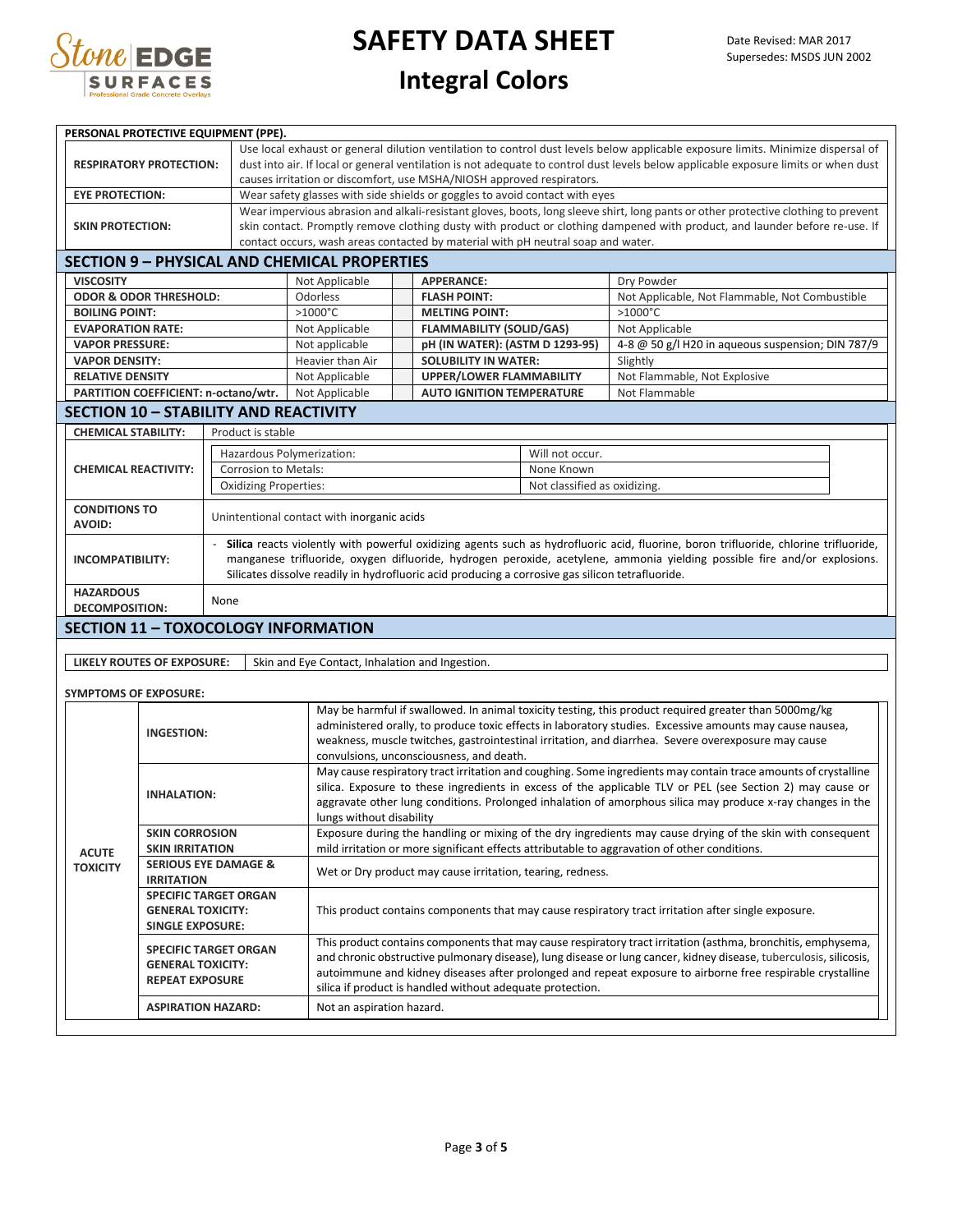

## **Integral Colors**

|                                   | <b>Respiratory and</b><br><b>Skin Sensitizer:</b> |                                                                                                                                                    | No Data Available                                                                                                 |       |                                                                                                                                                                                                                                                                                                                                                                                                                                                                                                      |                                                                                                                                                                                                                                                                                                                                                                                                                |                                    |  |
|-----------------------------------|---------------------------------------------------|----------------------------------------------------------------------------------------------------------------------------------------------------|-------------------------------------------------------------------------------------------------------------------|-------|------------------------------------------------------------------------------------------------------------------------------------------------------------------------------------------------------------------------------------------------------------------------------------------------------------------------------------------------------------------------------------------------------------------------------------------------------------------------------------------------------|----------------------------------------------------------------------------------------------------------------------------------------------------------------------------------------------------------------------------------------------------------------------------------------------------------------------------------------------------------------------------------------------------------------|------------------------------------|--|
|                                   | <b>Generative Cell</b><br>Mutagenicity            |                                                                                                                                                    | Risk to humans is not expected from exposure to this product                                                      |       |                                                                                                                                                                                                                                                                                                                                                                                                                                                                                                      |                                                                                                                                                                                                                                                                                                                                                                                                                |                                    |  |
| <b>CHRONIC</b><br><b>TOXICITY</b> |                                                   | Iron Oxide,<br>This product contains<br>CAS #: 1309-37-1:<br>components reported<br>Carcinogenicity:<br>to be carcinogenic to<br>humans. Group 1). |                                                                                                                   |       | Reports have associated repeated and prolonged overexposure<br>iron oxide fume to produce changes in lung x-rays of exposed<br>individuals. This condition, siderosis, is considered to be a benign<br>pneumoconiosis that exhibits no adverse health effects. Siderosis<br>has been observed among occupations such as arc-welders<br>where iron oxide fumes are present. To the best of our<br>knowledge, this condition has not been observed after prolonged<br>exposure to iron oxide pigments. |                                                                                                                                                                                                                                                                                                                                                                                                                |                                    |  |
|                                   |                                                   |                                                                                                                                                    | Amorphous Silica,<br>CAS #: 7631-86-9:                                                                            | IARC: | Group 3 (Not Classifiable as to its<br>Carcinogenicity to Humans)                                                                                                                                                                                                                                                                                                                                                                                                                                    |                                                                                                                                                                                                                                                                                                                                                                                                                |                                    |  |
| <b>Reproductive Toxicity:</b>     |                                                   |                                                                                                                                                    | Risk to humans is not expected from exposure to this product.                                                     |       |                                                                                                                                                                                                                                                                                                                                                                                                                                                                                                      |                                                                                                                                                                                                                                                                                                                                                                                                                |                                    |  |
| General<br>Product                |                                                   |                                                                                                                                                    | user should immediately seek medical attention.                                                                   |       |                                                                                                                                                                                                                                                                                                                                                                                                                                                                                                      | Adverse effects and/or symptoms are not expected to be experienced by persons who use this product properly and according to ALL<br>instructions, precautions, and warnings; however, should the product user experience ANY questionable effects or symptoms, the product                                                                                                                                     |                                    |  |
| Warning:                          |                                                   |                                                                                                                                                    | <b>SECTIONS 12 - ECOLOGICAL INFORMATION</b>                                                                       |       |                                                                                                                                                                                                                                                                                                                                                                                                                                                                                                      |                                                                                                                                                                                                                                                                                                                                                                                                                |                                    |  |
| <b>ECOTOXICITY</b>                |                                                   |                                                                                                                                                    | Not classified as environmentally hazardous.                                                                      |       |                                                                                                                                                                                                                                                                                                                                                                                                                                                                                                      |                                                                                                                                                                                                                                                                                                                                                                                                                |                                    |  |
| PERSISTENCE AND DEGRADABILITY:    |                                                   |                                                                                                                                                    | No information available for the product                                                                          |       |                                                                                                                                                                                                                                                                                                                                                                                                                                                                                                      |                                                                                                                                                                                                                                                                                                                                                                                                                |                                    |  |
| <b>BIOACCUMULATIVE POTENTIAL:</b> |                                                   |                                                                                                                                                    | No information is available for the product                                                                       |       |                                                                                                                                                                                                                                                                                                                                                                                                                                                                                                      |                                                                                                                                                                                                                                                                                                                                                                                                                |                                    |  |
| <b>MOBILITY IN SOIL:</b>          |                                                   |                                                                                                                                                    | No information is available for the product                                                                       |       |                                                                                                                                                                                                                                                                                                                                                                                                                                                                                                      |                                                                                                                                                                                                                                                                                                                                                                                                                |                                    |  |
| <b>OTHER ADVERSE EFFECTS:</b>     |                                                   |                                                                                                                                                    | No information is available for the product                                                                       |       |                                                                                                                                                                                                                                                                                                                                                                                                                                                                                                      |                                                                                                                                                                                                                                                                                                                                                                                                                |                                    |  |
|                                   |                                                   |                                                                                                                                                    |                                                                                                                   |       |                                                                                                                                                                                                                                                                                                                                                                                                                                                                                                      |                                                                                                                                                                                                                                                                                                                                                                                                                |                                    |  |
|                                   |                                                   |                                                                                                                                                    | ECOTOXICITY TEST RESULTS: No Data is Available for this product mixture. Results for components, where available: |       |                                                                                                                                                                                                                                                                                                                                                                                                                                                                                                      |                                                                                                                                                                                                                                                                                                                                                                                                                |                                    |  |
| Iron Oxide                        |                                                   |                                                                                                                                                    | Not known to be ecotoxic: no data suggests that is toxic to birds, fish, invertebrates or plants                  |       |                                                                                                                                                                                                                                                                                                                                                                                                                                                                                                      |                                                                                                                                                                                                                                                                                                                                                                                                                |                                    |  |
| Amorphous Silica                  |                                                   |                                                                                                                                                    | Not known to be ecotoxic: no data suggests that is toxic to birds, fish, invertebrates or plants                  |       |                                                                                                                                                                                                                                                                                                                                                                                                                                                                                                      |                                                                                                                                                                                                                                                                                                                                                                                                                |                                    |  |
|                                   |                                                   |                                                                                                                                                    | <b>SECTION 13 - DISPOSAL CONSIDERATIONS</b>                                                                       |       |                                                                                                                                                                                                                                                                                                                                                                                                                                                                                                      |                                                                                                                                                                                                                                                                                                                                                                                                                |                                    |  |
|                                   |                                                   |                                                                                                                                                    |                                                                                                                   |       |                                                                                                                                                                                                                                                                                                                                                                                                                                                                                                      | The generation of waste should be avoided or minimized wherever possible. If product becomes a waste, it does not meet criteria of                                                                                                                                                                                                                                                                             |                                    |  |
| <b>PRODUCT DISPOSAL:</b>          |                                                   |                                                                                                                                                    | for Personal Protective Equipment recommendations                                                                 |       |                                                                                                                                                                                                                                                                                                                                                                                                                                                                                                      | hazardous waste as defined in 40 CFR 261, Subpart C and D. Do not discharge or dump material into sewer system, the ground or<br>bodies of water. Spill cleanup residues may still be subject to RCRA storage and disposal requirements. Dispose waste in compliance<br>with local, state and federal regulations via licensed waste disposal contractor. See Section 7 for Handling Procedures. See Section 8 |                                    |  |
| <b>CONTAINER DISPOSAL:</b>        |                                                   |                                                                                                                                                    |                                                                                                                   |       |                                                                                                                                                                                                                                                                                                                                                                                                                                                                                                      | Even after emptying, container may retain residues. Containers should be completely emptied and safely stored until appropriately<br>reconditioned or dispose of (contents/container) in accordance with local/regional/national/international regulations.                                                                                                                                                    |                                    |  |
|                                   |                                                   |                                                                                                                                                    | <b>SECTION 14 - TRANSPORTATION CONSIDERATIONS</b>                                                                 |       |                                                                                                                                                                                                                                                                                                                                                                                                                                                                                                      |                                                                                                                                                                                                                                                                                                                                                                                                                |                                    |  |
| Land transport, U.S. DOT:         |                                                   |                                                                                                                                                    | Non-Regulated but labeled as Paint Related Material & Inorganic Oxide                                             |       |                                                                                                                                                                                                                                                                                                                                                                                                                                                                                                      |                                                                                                                                                                                                                                                                                                                                                                                                                |                                    |  |
| Sea transport, IMDG               |                                                   |                                                                                                                                                    | Non-Regulated                                                                                                     |       |                                                                                                                                                                                                                                                                                                                                                                                                                                                                                                      |                                                                                                                                                                                                                                                                                                                                                                                                                |                                    |  |
| Air transport, IATA/ICAO:         |                                                   |                                                                                                                                                    | Non-Regulated                                                                                                     |       |                                                                                                                                                                                                                                                                                                                                                                                                                                                                                                      |                                                                                                                                                                                                                                                                                                                                                                                                                |                                    |  |
|                                   |                                                   |                                                                                                                                                    |                                                                                                                   |       |                                                                                                                                                                                                                                                                                                                                                                                                                                                                                                      | <b>SECTION 15 - REGULATORY INFORMATION</b> (Non-Mandatory Section as per OSHA: Not a Complete List)                                                                                                                                                                                                                                                                                                            |                                    |  |
| <b>INTERNATIONAL INVENTORIES</b>  |                                                   |                                                                                                                                                    |                                                                                                                   |       |                                                                                                                                                                                                                                                                                                                                                                                                                                                                                                      |                                                                                                                                                                                                                                                                                                                                                                                                                |                                    |  |
| <b>TSCA</b>                       |                                                   |                                                                                                                                                    | United States Toxic Substances Control Act Section 8(b) Inventory                                                 |       |                                                                                                                                                                                                                                                                                                                                                                                                                                                                                                      |                                                                                                                                                                                                                                                                                                                                                                                                                | Does not comply                    |  |
| <b>DSL/NDSL</b>                   |                                                   |                                                                                                                                                    | Canadian Domestic Substances List/Non-Domestic Substances List                                                    |       |                                                                                                                                                                                                                                                                                                                                                                                                                                                                                                      |                                                                                                                                                                                                                                                                                                                                                                                                                | Does not comply                    |  |
| <b>EINECS/ELINCS</b>              |                                                   | European Inventory of Existing Chemical Substances/European List of Notified Chemical Substances<br>Does not comply                                |                                                                                                                   |       |                                                                                                                                                                                                                                                                                                                                                                                                                                                                                                      |                                                                                                                                                                                                                                                                                                                                                                                                                |                                    |  |
| <b>ENCS</b>                       |                                                   | Japan Existing and New Chemical Substances<br>Does not comply                                                                                      |                                                                                                                   |       |                                                                                                                                                                                                                                                                                                                                                                                                                                                                                                      |                                                                                                                                                                                                                                                                                                                                                                                                                |                                    |  |
| <b>IECSC</b>                      |                                                   | China Inventory of Existing Chemical Substances<br>Does not comply                                                                                 |                                                                                                                   |       |                                                                                                                                                                                                                                                                                                                                                                                                                                                                                                      |                                                                                                                                                                                                                                                                                                                                                                                                                |                                    |  |
| <b>KECL</b>                       |                                                   | Korean Existing and Evaluated Chemical Substances<br>Does not comply<br>Philippines Inventory of Chemicals and Chemical Substances                 |                                                                                                                   |       |                                                                                                                                                                                                                                                                                                                                                                                                                                                                                                      |                                                                                                                                                                                                                                                                                                                                                                                                                |                                    |  |
| <b>PICCS</b><br><b>AICS</b>       |                                                   |                                                                                                                                                    | Australian Inventory of Chemical Substances                                                                       |       |                                                                                                                                                                                                                                                                                                                                                                                                                                                                                                      |                                                                                                                                                                                                                                                                                                                                                                                                                | Does not comply<br>Does not comply |  |
| <b>U.S. FEDERAL REGULATIONS</b>   |                                                   |                                                                                                                                                    |                                                                                                                   |       |                                                                                                                                                                                                                                                                                                                                                                                                                                                                                                      |                                                                                                                                                                                                                                                                                                                                                                                                                |                                    |  |
|                                   |                                                   |                                                                                                                                                    |                                                                                                                   |       |                                                                                                                                                                                                                                                                                                                                                                                                                                                                                                      | OSHA HCS: This product is not a "Hazardous Chemical" as defined by the OSHA Hazard Communication Standard, 29CFR 1910.1200.                                                                                                                                                                                                                                                                                    |                                    |  |
| <b>SARA 313</b>                   |                                                   |                                                                                                                                                    |                                                                                                                   |       |                                                                                                                                                                                                                                                                                                                                                                                                                                                                                                      | Section 313 of Title III of the Superfund Amendments and Reauthorization Act of 1986 (SARA). This product does not contain any                                                                                                                                                                                                                                                                                 |                                    |  |
|                                   |                                                   |                                                                                                                                                    |                                                                                                                   |       |                                                                                                                                                                                                                                                                                                                                                                                                                                                                                                      | chemicals which are subject to the reporting requirements of the Act and Title 40 of the Code of Federal Regulations, Part 372                                                                                                                                                                                                                                                                                 |                                    |  |
| SARA 311/312                      |                                                   |                                                                                                                                                    | Acute health hazard                                                                                               |       | No                                                                                                                                                                                                                                                                                                                                                                                                                                                                                                   |                                                                                                                                                                                                                                                                                                                                                                                                                |                                    |  |
| Hazard                            |                                                   |                                                                                                                                                    | Chronic Health Hazard                                                                                             |       | No                                                                                                                                                                                                                                                                                                                                                                                                                                                                                                   |                                                                                                                                                                                                                                                                                                                                                                                                                |                                    |  |
| <b>Categories</b>                 |                                                   | Fire hazard                                                                                                                                        |                                                                                                                   |       | No                                                                                                                                                                                                                                                                                                                                                                                                                                                                                                   |                                                                                                                                                                                                                                                                                                                                                                                                                |                                    |  |